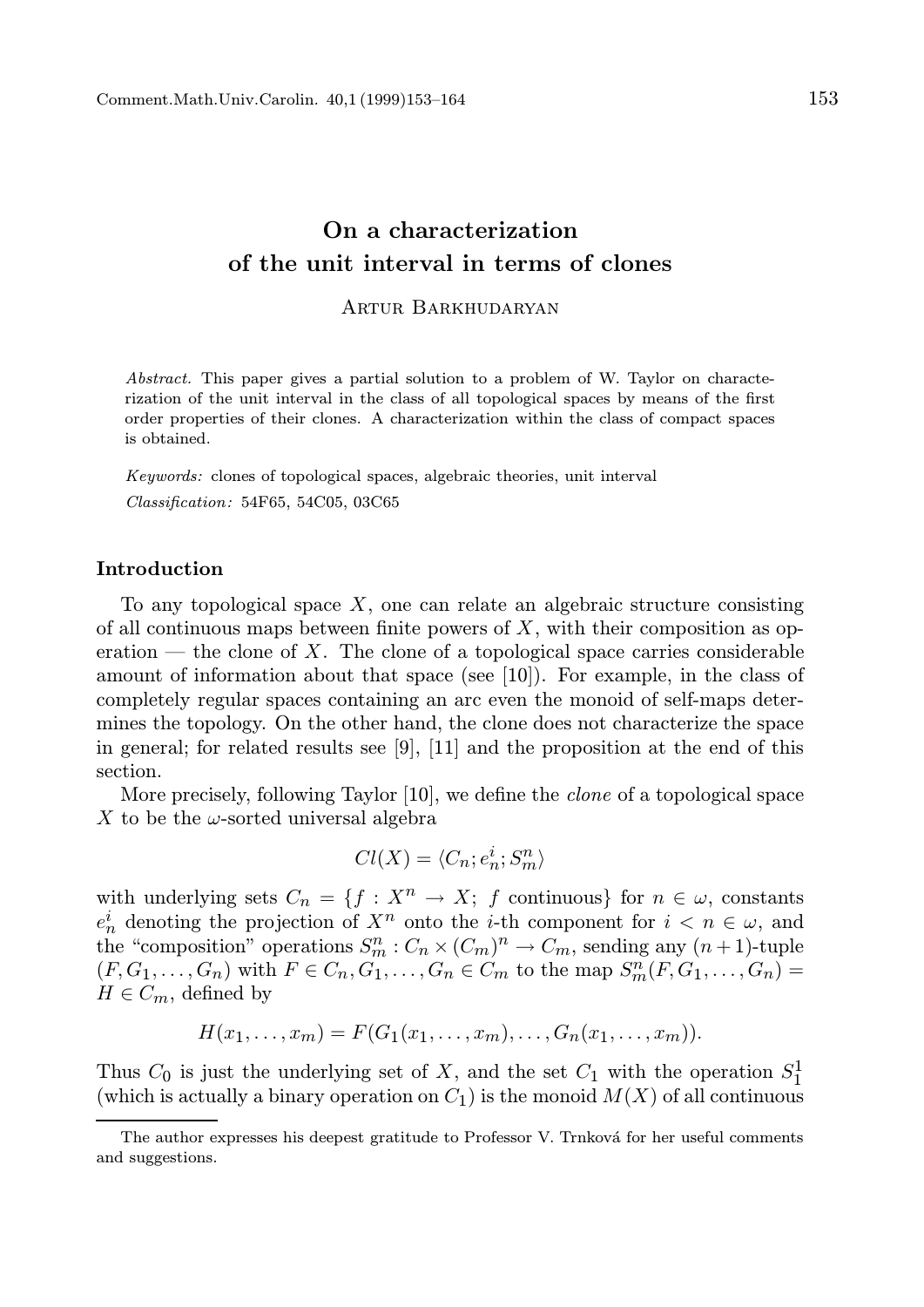self-maps of  $X$ . Of course, clones can be defined more generally for objects of any category with finite products. Clones can also be treated as abstract categories *algebraic theories* (see  $[6]$ ). Treating them as universal algebras is more convenient for us, as we are interested in their first order properties, i.e. those properties which can be expressed by formulas of the first order language of clone theory. We briefly recall the formal construction of this language now.

The symbols of the language of clones consist of  $\omega$  types of variables  $f_i^{(n)}$  $\binom{n}{i}$  $i, n \in \omega$ , each  $f_i^{(n)}$  $e_i^{(n)}$  referring to the underlying set  $C_n$ , constant symbols  $e_n^i$  for  $i < n \in \omega$  and operation symbols  $S_m^n$  for  $m, n \in \omega$ . The n-th sort terms are constructed by the following rules:

- each  $f_i^{(n)}$  $i^{(n)}$  is an *n*-th sort term;
- each  $e_n^i$  is an *n*-th sort term;

• whenever  $t_1, \ldots, t_m$  are *n*-th sort terms, then also  $S_n^m(f_i^{(m)})$  $i^{(m)}$ ,  $t_1, \ldots, t_m$ ) is. Atomic formulas have the form  $t_1 = t_2$  for terms  $t_1$  and  $t_2$  of the same sort. Formulas are then constructed in the usual way:

- each atomic formula is a formula;
- whenever  $\varphi$  and  $\psi$  are formulas, so are also  $\neg \varphi$ ,  $\varphi$  &  $\psi$ ,  $\varphi \vee \psi$ ,  $\varphi \rightarrow \psi$ ,  $\varphi \leftrightarrow \psi$ ,  $(\forall f_i^{(n)}$  $\mathcal{L}_i^{(n)})\varphi$ ,  $(\exists f_i^{(n)})$  $\binom{n}{i}$  $\varphi$ .

It is clear what it means that a formula of clone theory holds (is true, etc.) in a clone. Since the formulas of the above described language are somewhat cumbersome, we shall use a better-looking convention throughout this paper: the variables of type 0 are denoted by lower-case latin letters (e.g.  $x, y, a, b, \ldots$ ) here, the type (arity) of higher-type variables is denoted by dashes in parentheses rather than by a superscript, so  $f(-)$ ,  $g(-)$  stand for  $f_i^{(1)}$  $f_j^{(1)},\,f_j^{(1)}$  $j^{(1)}$ ,  $F(-,-)$  stands for  $f_i^{(2)}$  $i^{(2)}$ , etc. Composition operators are omitted and the composition written in an implicit manner. Thus the formula

$$
(\forall f(-))(\exists x)(f(x) = x)
$$

is easily recognized to express the well-known fixed-point property. Formally it should have been written as  $(\forall f_0^{(1)})$  $f_0^{(1)}) (\exists f_0^{(0)}$  $(g_0^{(0)}) (S_0^1(f_0^{(1)})$  $f_0^{(1)}, f_0^{(0)} = f_0^{(0)}$  $\binom{0}{0}$ .

In [10], W. Taylor showed that in the class of metrizable spaces containing an arc many topological properties are definable in terms of first order formulas. The assumption that the space contains an arc is very strong, however, so the following problem naturally arose:

**Problem** (No. 9.2 in [10]). Is there any first order condition on  $Cl(X)$  which is equivalent to the existence of an arc in  $X$ ? Is there any first order condition on  $Cl(X)$  which characterizes those spaces X homeomorphic to a closed bounded interval?

There are some topological characterizations of the interval. For example, a topological space is homeomorphic to the unit interval iff it is compact, Hausdorff, separable and has exactly two non-cut points (see [5]). So if compactness,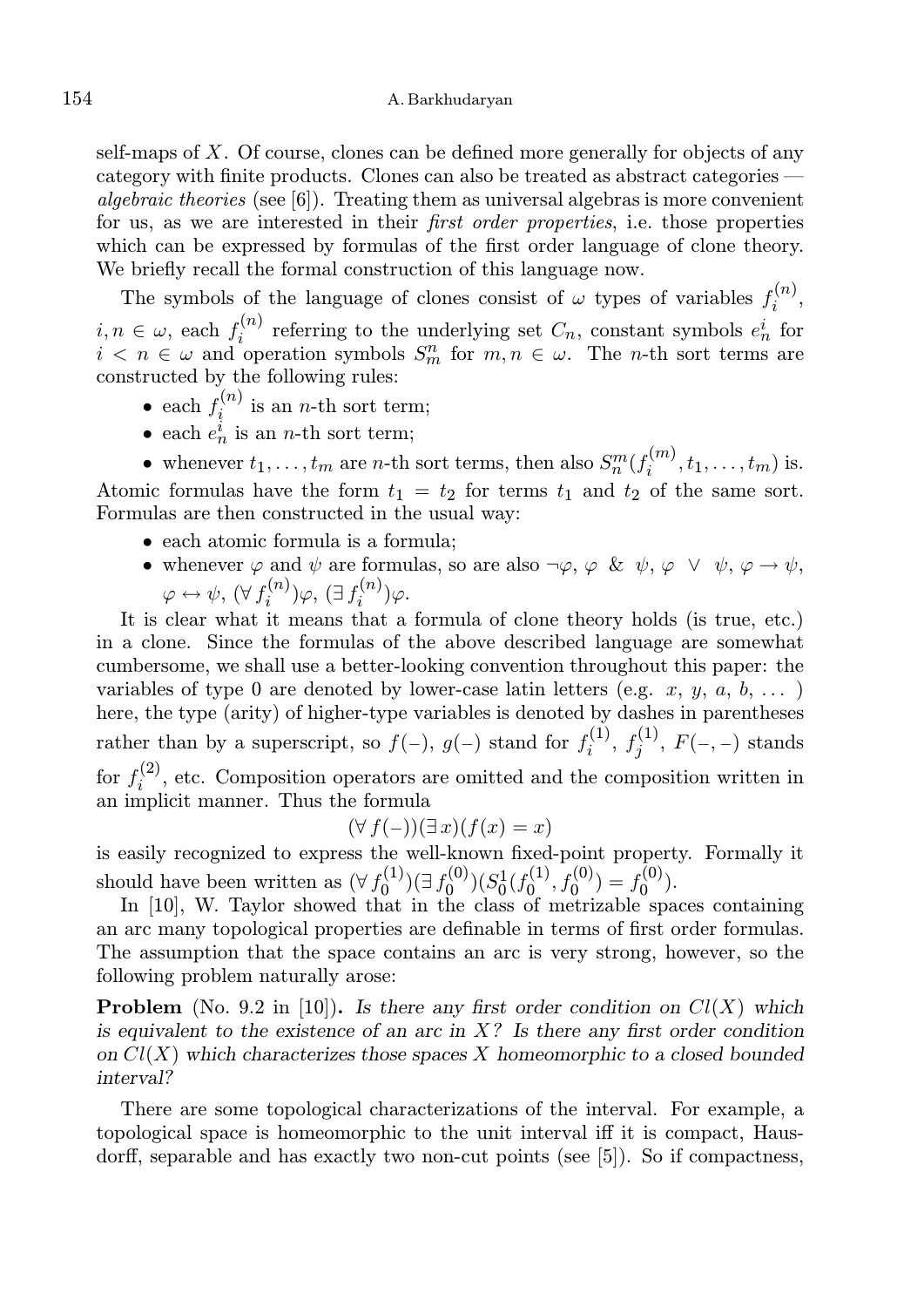separability, Hausdorffness and having two non-cut points were first order properties, we would have a first order characterization of the unit interval. Unfortunately, neither compactness nor separability is characterizable by the clone of the space. Recall that a topological space is called rigid if each its continuous self-map is either constant or the identity. It is known that if  $X$  is a rigid space and  $f: X^n \to X$  is continuous then f is either constant or a projection (see [3],  $[4]$  or  $[10]$  for the proof). So if X and Y are rigid spaces of the same cardinality then they have isomorphic clones. Now observe that there exist compact and noncompact rigid spaces of the same cardinality and, similarly, there exist separable and non-separable rigid spaces of the same cardinality (methods and results of [8] can serve as a powerful tool for constructing those and many other spaces). So we get the following

Proposition. There exist compact and non-compact spaces with isomorphic clones; the same is true for separability.  $\Box$ 

Note that even the property of being Hausdorff is not determined by clones; the discrete and the indiscrete topologies on a set have the same clone.

We approach the problem in a manner that will allow us to show that, in particular, such a characterization is possible within the class of compact spaces.

Throughout the paper, I always denotes the closed unit interval of the real line.

#### Playing with clones

Let  $X$  be an arbitrary topological space. On the clone of  $X$ , we will impose certain first order conditions that hold for the clone of the unit interval I, and then derive topological properties of X from these conditions.

(1) I is non-degenerate; one can express this property by the first order clonetheoretic formula

$$
NDeg \equiv (\exists x, y)(x \neq y).
$$

So our first condition will be that  $NDeq$  holds in  $Cl(X)$ , and we will abbreviate this fact as

$$
Cl(X) \models NDeg.
$$

This precisely means that X is non-degenerate.

(2) I is a connected space, which can be expressed, for example, by

$$
Con \equiv (\forall f(-))[(\exists x, y)(f(x) \neq f(y)) \rightarrow (\forall a, b)(\exists x, y)(a \neq y \neq b \& f(x) = y)].
$$

So the second condition,

$$
Cl(X) \models Con,
$$

precisely says that every non-constant self-map of X attains at least three values. Therefore X is connected. Selecting  $id<sub>X</sub>$  for f in Con and using the nondegeneracy of  $X$ , one concludes that  $X$  has at least three points.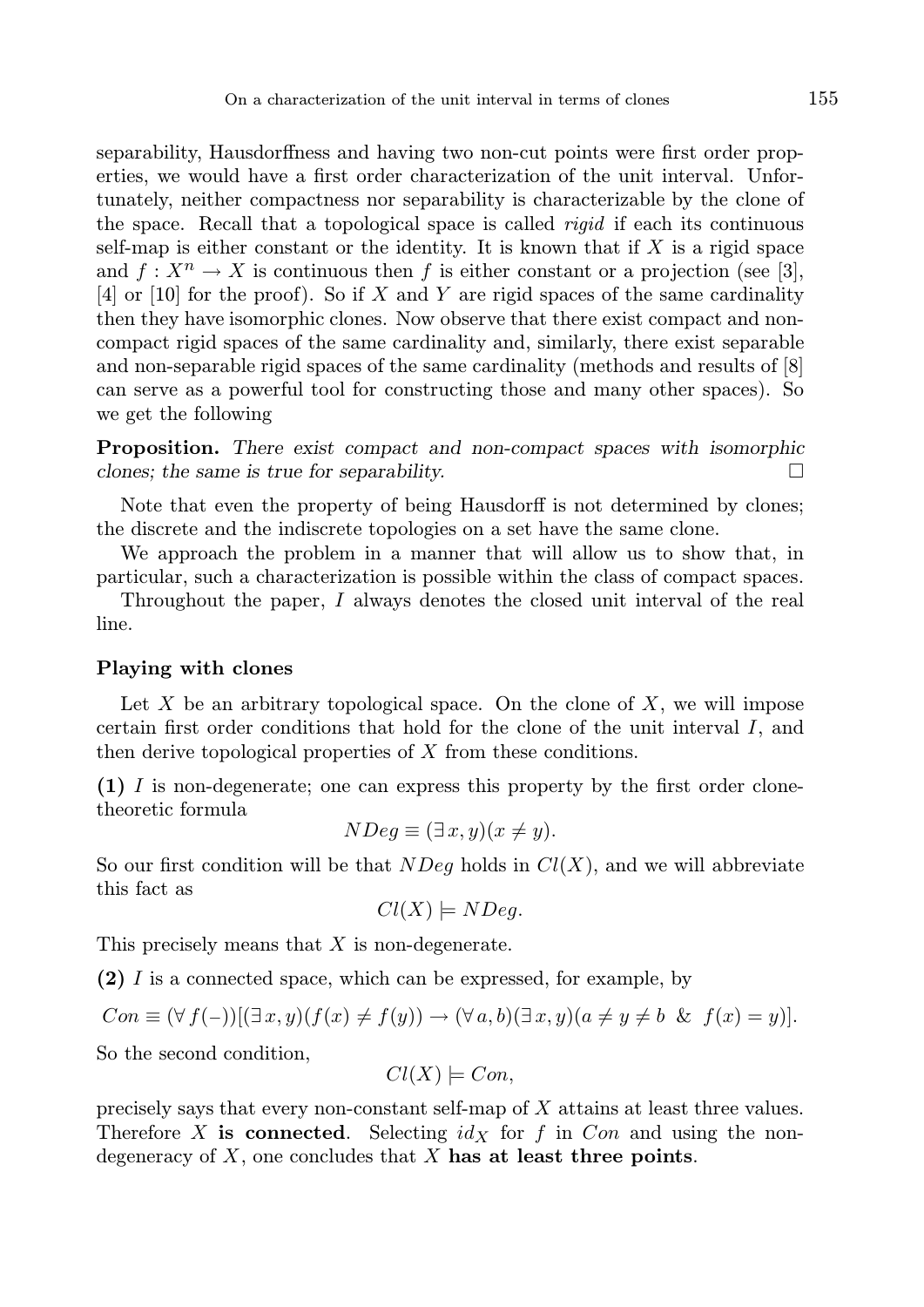# 156 A. Barkhudaryan

(3) I has two boundary points, which can be characterized, among others, by the formula

$$
Bd(x,y) \equiv x \neq y \& (\forall f(-))[(\exists a,b)(f(a) = x \& f(b) = y) \rightarrow \rightarrow (\forall z)(\exists u)(f(u) = z)]
$$

 $(Bd(x, y)$  means: whenever x and y are in the range of f, then f is onto). In  $Cl(I), Bd(x, y)$  if and only if  $\{x, y\} = \{0, 1\}$ , so that

$$
Cl(I) \models (\exists x, y) Bd(x, y) \& (\forall a, b, c, d) (Bd(a, b) \& Bd(c, d) \rightarrow
$$
  

$$
\rightarrow (a = c \& b = d \lor a = d \& b = c).
$$

Now, letting Bound denote the latter formula, we insist that

$$
Cl(X) \models Bound,
$$

i.e. X contains exactly two distinct points such that whenever they belong to the range of a function then the function is onto.

For the sake of convenience, we also introduce the abbreviation

$$
Bp(x) \equiv (\exists y)Bd(x, y),
$$

meaning  $x$  is a "boundary" point.

(4) I is "homogeneous", by which we mean the following:

$$
Cl(I) \models (\forall x, y, z, t) \{ (x \neq y \& z \neq t) \rightarrow
$$
  
\n
$$
\rightarrow [(\neg Bp(x) \& \neg Bp(y) \& \neg Bp(z) \& \neg Bp(t) \lor
$$
  
\n
$$
\lor \neg Bp(x) \& Bp(y) \& \neg Bp(z) \& Bp(t) \lor
$$
  
\n
$$
\lor Bp(x) \& Bp(y) \& Bp(z) \& Bp(t)) \rightarrow
$$
  
\n
$$
\rightarrow (\exists f(-), g(-))(f(x) = z \& f(y) = t \&
$$
  
\n
$$
\& (\forall u)(f(g(u)) = u \& g(f(u)) = u)))]
$$

and

$$
Cl(I) \models (\forall x, y, z, t) (Bd(x, y) \& z \neq t \rightarrow
$$
  
\n
$$
\rightarrow (\exists f(-), g(-)) [f(x) = z \& f(y) = t \& (\forall u) (g(f(u)) = u) \&
$$
  
\n
$$
\& (-Bp(z) \& \neg Bp(t) \rightarrow (\forall u)(\neg Bp(f(u))))]) .
$$

In informal language, the first formula says that there is a homeomorphism of the unit interval onto itself, taking x to z and y to t, whenever  $x, y, z, t$  are points such that each of the pairs  $\{x, z\}$  and  $\{y, t\}$  consists of either two boundary or two interior points. The second one expresses the fact that  $I$  is homeomorphic to any of its subintervals. Having denoted by Homog the conjunction of these two formulas, from now on we shall also require that

$$
Cl(X) \models Homog.
$$

Now we are able to prove some simple facts about  $X$ .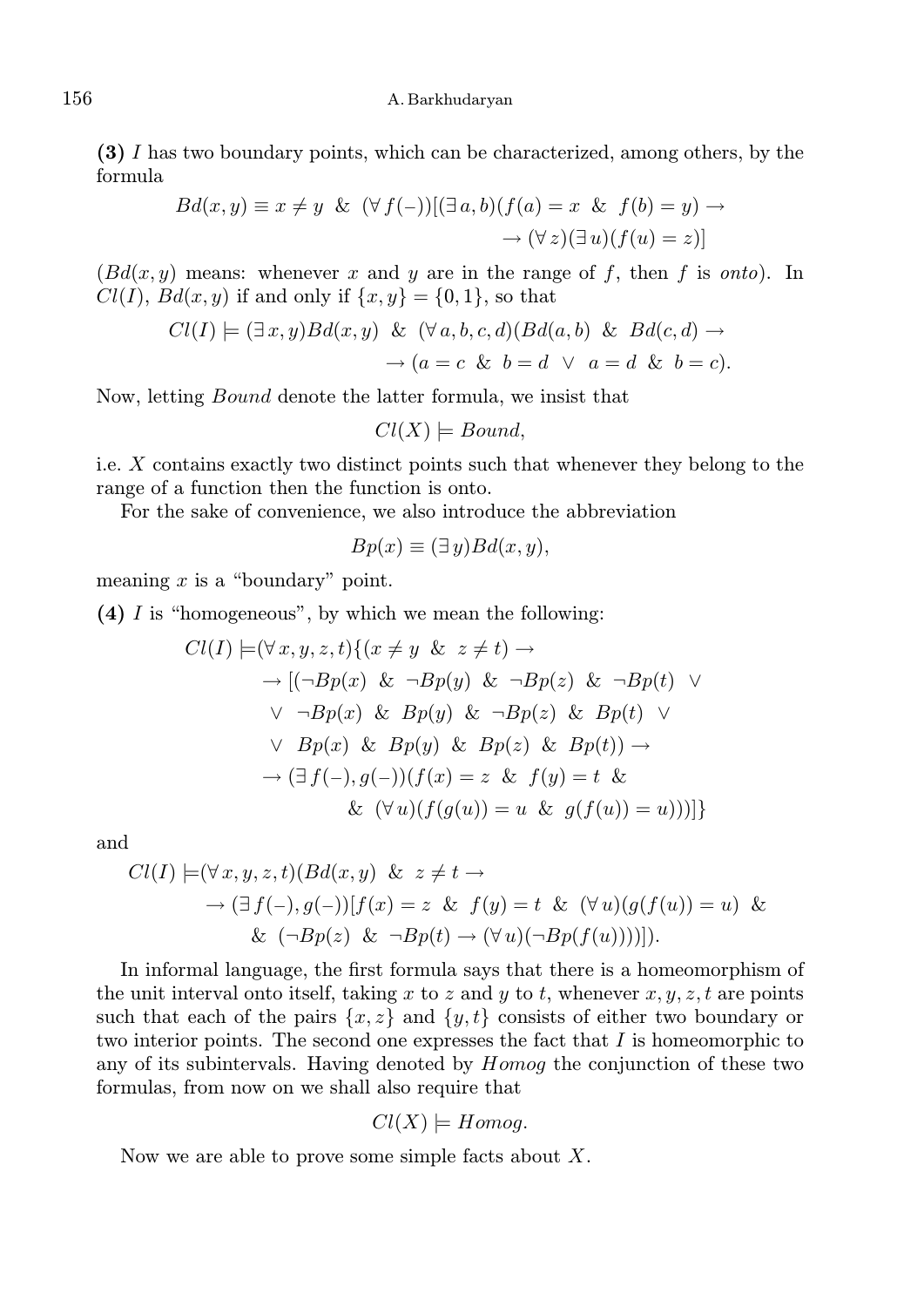**Lemma.**  $X$  has at least four points, or, equivalently,

$$
Cl(X) \models (\exists x, y)(x \neq y \& \neg Bp(x) \& \neg Bp(y)).
$$

**PROOF:** As we know, X has exactly two "boundary" points, say a and b. Furthermore, X has at least three points (see (2)), so there exists an  $x \in X$  different from a and b. By homogeneity there exist  $f, g: X \to X$  such that  $f(a) = x, f(b) = b$ and  $g \circ f = id_X$ . Then obviously  $f(x) \neq b$  and  $f(x) \neq x$ . If X were three-pointed, then  $X = \{a, b, x\}$ ,  $f(x) = a$  and  $f = g$ , so that f would be a homeomorphism and hence  $Bp(x)$  would hold in  $Cl(X)$ , because  $Bp(a)$  and  $x = f(a)$ . So X must have at least four points.

**Proposition.** X is a  $T_1$ -space.

PROOF: Let  $a \neq b \in X$  be the "boundary" points of X, that is, let  $Bd(a, b)$  hold. Denote ◦  $X = X \setminus \{a, b\}$  and suppose  $x \in \{y\}$ , where  $x, y \in$ ◦ X and  $x \neq y$ . By homogeneity we then get  $u \in \{t\}$  for any  $u, t \in$ ◦ X, hence  $\{t\} \supseteq$ ◦ X for each  $t \in$ ◦  $X,$ so each closed subset of  $X$  that intersects ◦ X must include ◦ X. By the previous lemma, ◦  $X$  has at least two points. Let  $u$  and  $v$  be different points of ◦ X. Define

$$
f(x) = \begin{cases} u, & \text{if } x \in \{a, b\} \\ v, & \text{if } x \in \overset{\circ}{X}. \end{cases}
$$

Then  $f: X \to X$  is a continuous map (as the preimage of each closed set is either  $\emptyset$  or X) with exactly two values, which contradicts Con. This proves that ◦  $X$  is a  $T_1$ -space. ◦

Take now two different points  $u, v \in$ X and, using homogeneity, find  $f, g$ :  $X \to X$  such that  $f(a) = u$ ,  $f(b) = v$ ,  $g \circ f = id_X$  and  $f(X) \subseteq$ ◦ X. Suppose that  $x \in \{y\}$ . Then also  $f(x) \in \{f(y)\}\$ and  $f(x), f(y) \in$ ◦ X, so  $f(x) = f(y)$  and  $x = g(f(x)) = g(f(y)) = y.$ 

We now continue to impose further conditions on  $X$ .

(5) One can define the order of the unit interval in terms of the language of clones. We do it in the following way. Let  $min(-,-)$  and  $max(-,-)$  be two different binary variables (this notation may seem to be suggestive, but the author hopes that this suggestion is the right one). Define

$$
lo(\min, \max) \equiv (\forall x, y, z)[\min(x, y) = \min(y, x) \&&\min(\min(x, y), z) = \min(x, \min(y, z)) \&&\&\left(\max(x, y) = x \lor \max(x, y) = y\right) \&
$$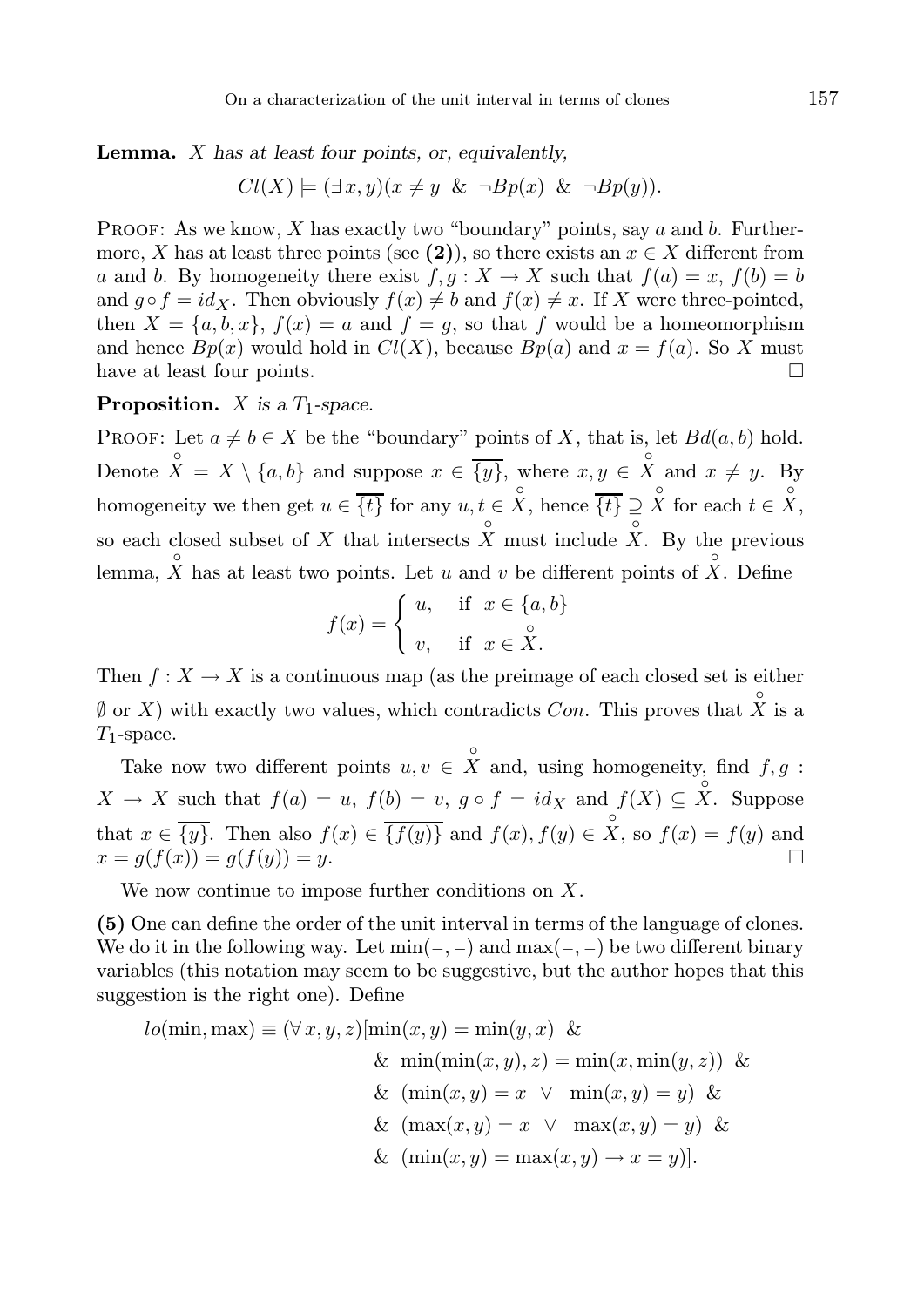The above formula tells us that the maps  $\min(-,-)$  and  $\max(-,-)$  are lattice operations defining a linear order. So we introduce the abbreviation  $x \preccurlyeq y$  for  $\min(x, y) = x$  (or, equivalently,  $\max(x, y) = y$ ).  $x \prec y$  will stand for  $x \preccurlyeq y$  &  $x \neq y$ . The symbol  $\preccurlyeq$  will also stand for the pair (min, max), so we will use notions like  $lo(\preccurlyeq), (\exists \preccurlyeq) \dots$  etc. Write

$$
Order(\preccurlyeq) \equiv lo(\preccurlyeq) \& (\forall f(-))(\forall a, b, y)(f(a) \preccurlyeq y \preccurlyeq f(b) \rightarrow (\exists x)(f(x) = y)),
$$

saying that " $\leq$  is a linear order with Darboux property". Obviously, up to the duality, there is exactly one such order on the unit interval. Hence our fifth condition will be

$$
Cl(X) \models (\exists \preccurlyeq) Order(\preccurlyeq).
$$

Notice that the "boundary" points guaranteed by *Bound* are the least and the greatest point in any specific order given by this condition and thus, in particular, the least and the greatest points exist. This is obvious when one realizes that, for  $a \preccurlyeq b$ , the map  $x \mapsto \min(b, \max(a, x))$  is continuous and onto the subinterval  $[a, b]$ . Actually, we could also impose the last fact onto X directly by the requirement that

$$
Cl(X) \models Order(\preccurlyeq) \& Bd(a,b) \rightarrow (\forall x)(a \preccurlyeq x \preccurlyeq b \lor b \preccurlyeq x \preccurlyeq a).
$$

(6) The following formula expresses continuity:

$$
Cont ≡ Order(\preccurlyeq) \rightarrow (\forall f(-))(\forall x, a, b)
$$
  
\n
$$
[(\neg Bp(x) \& a \prec f(x) \prec b \rightarrow (\exists c, d)(c \prec x \prec d \& \& (\forall z)(c \prec z \prec d \rightarrow a \prec f(z) \prec b))) \& (\neg Bp(x) \& Bp(f(x)) \& a \prec f(x) \rightarrow (\exists c, d)(c \prec x \prec d \& \& (\forall z)(c \prec z \prec d \rightarrow a \prec f(z)))) \& (\neg Bp(x) \& Bp(f(x)) \& f(x) \prec b \rightarrow (\exists c, d)(c \prec x \prec d \& \& (\forall z)(c \prec z \prec d \rightarrow f(z) \prec b))) \& (\exists p(x) \& (\exists u)(x \prec u) \& a \prec f(x) \prec b \rightarrow (\exists d)(x \prec d \& \& (\forall z)(z \prec d \rightarrow a \prec f(z) \prec b))) \& (\exists p(x) \& (\exists u)(x \prec u) \& Bp(f(x)) \& a \prec f(x) \rightarrow (\exists d)(x \prec d \& \& (\forall z)(z \prec d \rightarrow a \prec f(z)))) \& (\exists p(x) \& (\exists u)(x \prec u) \& Bp(f(x)) \& f(x) \prec b \rightarrow (\exists d)(x \prec d \& \& (\forall z)(z \prec d \rightarrow a \prec f(z)))) \& (\exists p(x) \& (\exists u)(x \prec u) \& Bp(f(x)) \& f(x) \prec b \rightarrow (\exists d)(x \prec d \& \& (\forall z)(z \prec d \rightarrow f(z) \prec b))) \& (\exists p(x) \& (\exists v)(v \prec x) \& a \prec f(x) \prec b \rightarrow (\exists c)(c \prec x \& \& (\forall z)(c \prec z \rightarrow a \prec f(z) \prec b))) \& (\exists p(x) \& (\exists v)(x \prec x) \& a \prec f(x) \prec b \rightarrow (\exists c)(c \prec x \& \& (\forall z)(c \prec z \rightarrow a \prec f(z) \prec b))) \& (\exists p(x) \& (\exists b)(x \prec x) \& b \prec (x \prec b \prec b \prec b \prec b \prec b \prec b \prec b \prec b \prec b \prec b \prec b \prec b
$$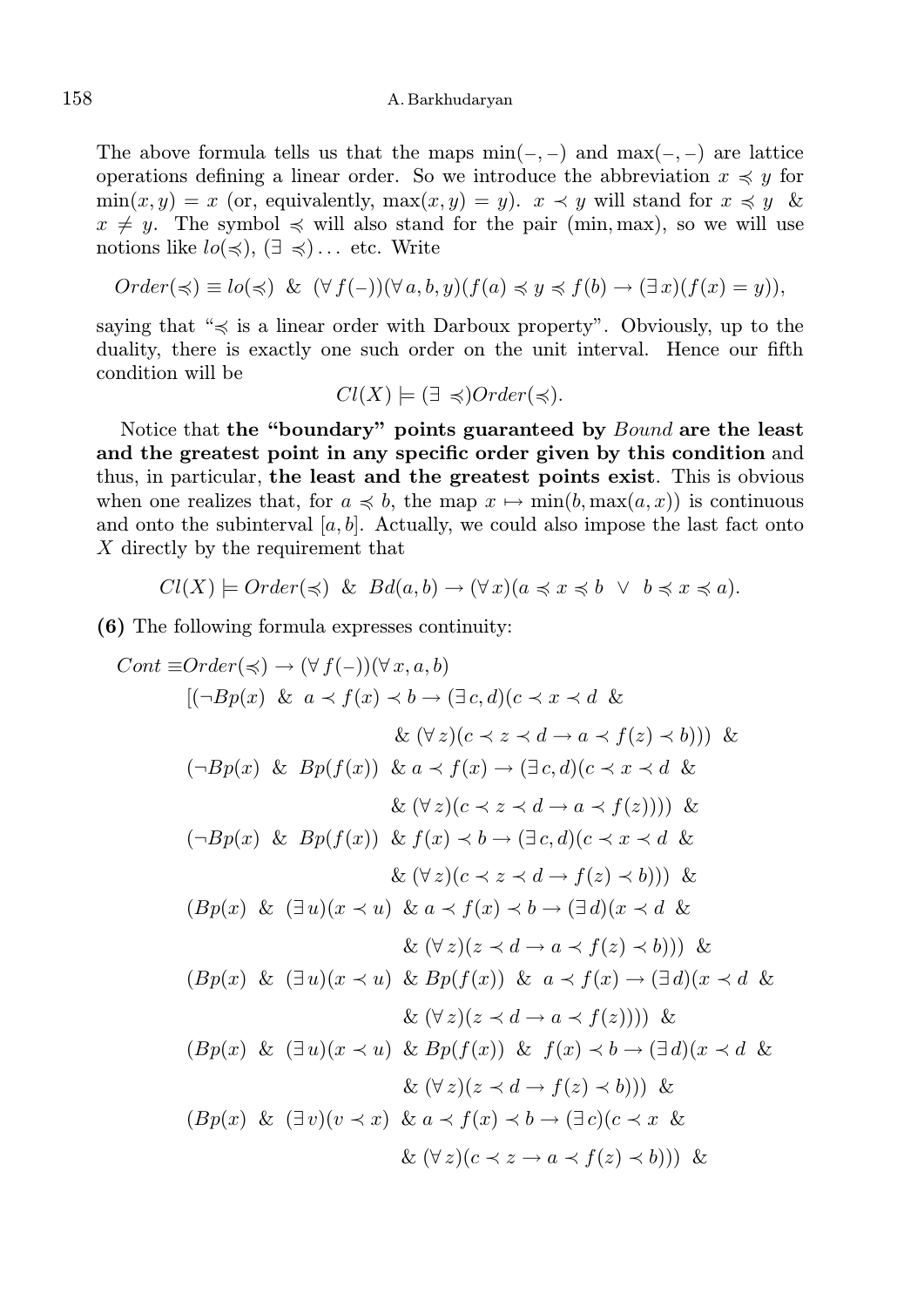On a characterization of the unit interval in terms of clones 159

$$
(Bp(x) \& (\exists v)(v \prec x) \& Bp(f(x)) \& a \prec f(x) \rightarrow (\exists c)(c \prec x \& (c \prec x) \& (c \prec x) \& (c \prec x) \& (c \prec x) \& (c \prec x) \& (c \prec x) \& (c \prec x) \& (c \prec x) \& (c \prec x) \& (c \prec x) \& (c \prec x) \& (c \prec x) \& (c \prec x) \& (c \prec x) \& (c \prec x) \& (c \prec x) \& (c \prec x) \& (c \prec x) \& (c \prec x) \& (c \prec x) \& (c \prec x) \& (c \prec x) \& (c \prec x) \& (c \prec x) \& (c \prec x) \& (c \prec x) \& (c \prec x) \& (c \prec x) \& (c \prec x) \& (c \prec x) \& (c \prec x) \& (c \prec x) \& (c \prec x) \& (c \prec x) \& (c \prec x) \& (c \prec x) \& (c \prec x) \& (c \prec x) \& (c \prec x) \& (c \prec x) \& (c \prec x) \& (c \prec x) \& (c \prec x) \& (c \prec x) \& (c \prec x) \& (c \prec x) \& (c \prec x) \& (c \prec x) \& (c \prec x) \& (c \prec x) \& (c \prec x) \& (c \prec x) \& (c \prec x) \& (c \prec x) \& (c \prec x) \& (c \prec x) \& (c \prec x) \& (c \prec x) \& (c \prec x) \& (c \prec x) \& (c \prec x) \& (c \prec x) \& (c \prec x) \& (c \prec x) \& (c \prec x) \& (c \prec x) \& (c \prec x) \& (c \prec x) \& (c \prec x) \& (c \prec x) \& (c \prec x) \& (c \prec x) \& (c \prec x) \& (c \prec x) \& (c \prec x) \& (c \prec x) \& (c \prec x) \& (c \prec x) \& (c \prec x) \& (c \prec x) \& (c \prec x) \& (c \prec x) \& (c \prec x) \& (c \prec x) \& (c \prec x) \& (c \prec x) \& (c \prec x) \& (c \prec x) \& (c \prec x) \& (c \prec x
$$

Obviously  $Cl(I) \models Cont$ . So we require that

$$
Cl(X) \models Cont,
$$

meaning that each function continuous in the topology of  $X$  is continuous also in the topology induced by the specific order  $\preccurlyeq$ .

(7) In  $Cl(I)$  the formula

$$
OIO \equiv Order(\preccurlyeq) \rightarrow (\forall a, b)[(a \prec b) \rightarrow
$$
  
\n
$$
\rightarrow (\exists f(-))(\exists x)(\forall z)(a \prec z \prec b \leftrightarrow f(z) \neq x) \&
$$
  
\n&  $(\exists g(-))(\exists x)(\forall z)(a \prec z \leftrightarrow g(z) \neq x) \&$   
\n&  $(\exists h(-))(\exists x)(\forall z)(z \prec b \leftrightarrow h(z) \neq x)]$ 

holds, i.e. for every open interval there exists a continuous map and a point such that the interval is the preimage of the complement to the point. So our seventh condition

$$
Cl(X) \models OIO
$$

implies, using the fact that X is a  $T_1$ -space, that every open interval in the order  $\preccurlyeq$  is open in the topology of X. Using Con one now gets that the order  $\leq$  is dense, complete and has a greatest and a least point.

(8) In I, one can continuously choose a midpoint for each interval; in the language of clones

$$
Cl(I) \models Order(\preccurlyeq) \rightarrow (\exists F(-, -))[\{F \text{ is continuous in the topology}
$$
  
induced by  $\preccurlyeq\}$  &  $(\forall x, y)(x \prec y \rightarrow x \prec F(x, y) \prec y)].$ 

The phrase enclosed in braces is the analogy of Cont for binary maps. Let us denote the latter formula by Cen, and impose

$$
Cl(X) \models Cen.
$$

Now we prove that X is quite close to the bounded interval. Fix an order  $\preccurlyeq$ on X satisfying  $Order(\preccurlyeq)$ . Let  $x_1^{(0)}$  $_1^{(0)}$  be the least and  $x_2^{(0)}$  $2^{(0)}$  the greatest point of X. Put  $I_1^{(0)} = [x_1^{(0)}]$  $\binom{0}{1}, x_2^{(0)}$  $2^{\binom{0}{2}}$ . We will halve inductively the intervals by means of the function  $F$ , whose existence is guaranteed by  $Cen$ . So, having at the k-th step the intervals  $I_1^{(k)} = [x_1^{(k)}]$  $\binom{k}{1}, x_2^{(k)}$  $\binom{k}{2}, I_2^{(k)} = [x_2^{(k)}]$  $_{2}^{(k)},x_{3}^{(k)}$  $\binom{k}{3}, \ldots, I_{2^k}^{(k)}$  $x_2^{(k)} = [x_2^{(k)}]$  $_{2^{k}}^{(k)},x_{2^{k}}^{(k)}$  $\binom{N}{2^k+1},$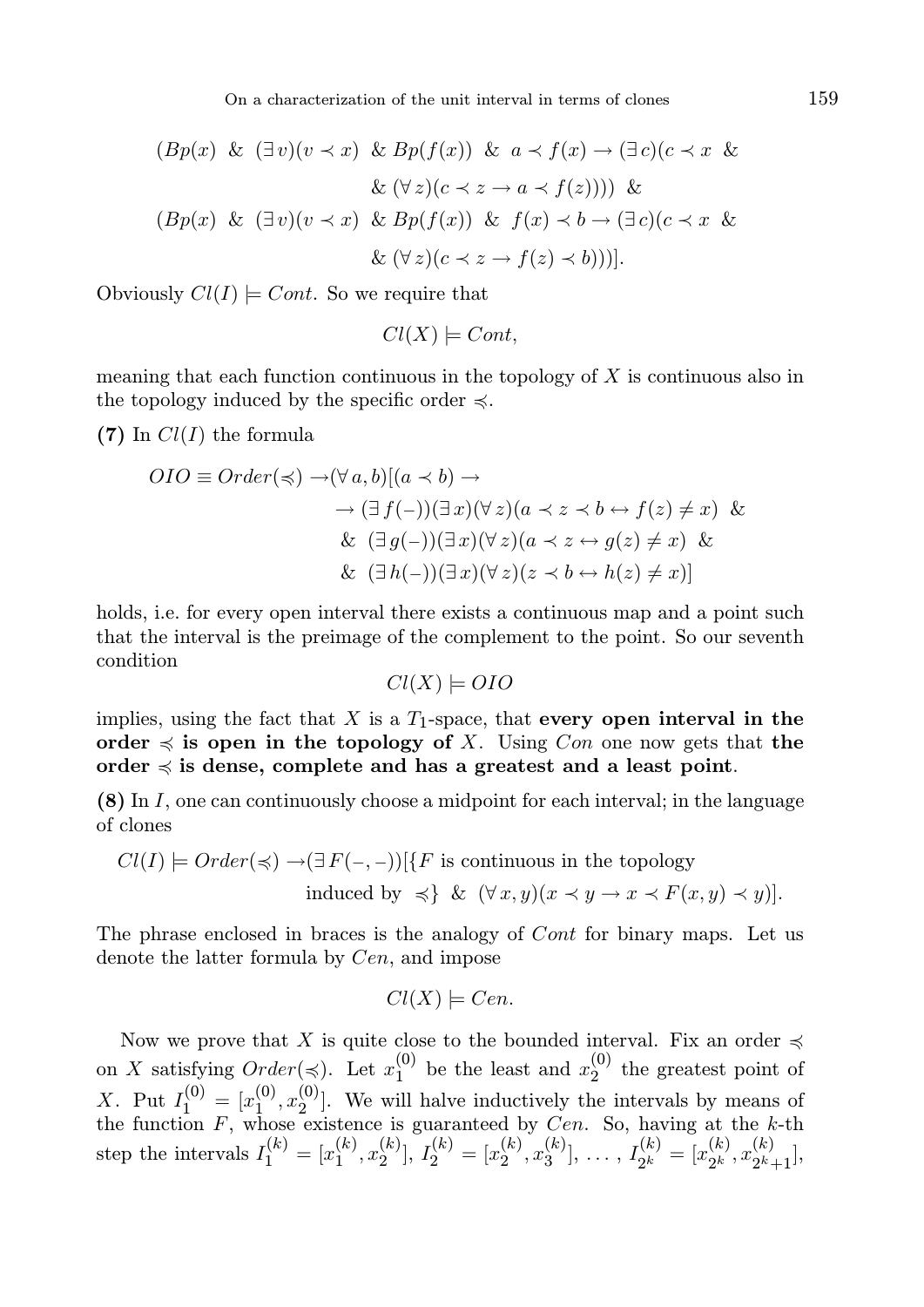# 160 A. Barkhudaryan

at the  $(k + 1)$ -st step we set  $I_1^{(k+1)} = [x_1^{(k+1)} = x_1^{(k)}]$  $T_1^{(k)}, x_2^{(k+1)} = F(x_1^{(k)})$  $\binom{k}{1}, x_2^{(k)}$  $\binom{N}{2}$ ,  $I_2^{(k+1)} = [F(x_1^{(k)})]$  $\binom{k}{1}, x_2^{(k)}$  $\binom{k}{2}, x_2^{(k)}$  $\binom{k}{2}, \ldots, I_{2^{k+1}-1}^{(k+1)}$  $x_{2^{k+1}-1}^{(k+1)} = [x_{2^k}^{(k)}]$  $x_2^{(k)}, F(x_2^{(k)})$  $x_{2^k}^{(k)}, x_{2^k}^{(k)}$  $\binom{k}{2^k+1}$ ,  $I_{2^{k+1}}^{(k+1)}$  $2^{k+1}$  =  $[F(x_{\alpha k}^{(k)})]$  $_{2^{k}}^{(k)},x_{2^{k}}^{(k)}$  $\binom{k}{2^k+1}$ ,  $x_{2^k-1}^{(k)}$  $\binom{N}{2^k+1}$ . Thus we get a binary tree of closed intervals. Let M denote the set of their endpoints  $(M = \{x_i^{(k)}\})$  $\binom{k}{i}; k = 0, 1, 2, \ldots, i = 1, 2, \ldots, 2^{k}+1$ ; obviously  $|M| = \aleph_0$ . We prove that M is dense in the topology given by  $\preccurlyeq$ . Let  $x \in X \setminus M$ . Then the set of those intervals  $I_i^{(k)}$  $i^{(k)}$  including x forms an infinite branch of the binary tree; let  $I_1 \supseteq I_2 \supseteq \ldots$  be the sequence of those ordered decreasingly. Let  $I_i = [a_i, b_i]$ . We thus have

$$
a_1 \preccurlyeq a_2 \preccurlyeq \ldots \preccurlyeq x \preccurlyeq \ldots \preccurlyeq b_2 \preccurlyeq b_1.
$$

Because  $\preccurlyeq$  is complete we can define  $a = \sup a_i$ ,  $b = \inf b_i$ . Suppose that  $a \neq b$ , that is,  $a \prec b$ . One has  $a \prec F(a, b) \prec b$  and, as F is continuous in the topology of  $\preccurlyeq$ , there exist  $\preccurlyeq$ -neighbourhoods  $O_a \ni a, O_b \ni b$  such that  $x \in O_a, y \in O_b \Rightarrow$  $F(x, y) \in (a, b)$ . But for some large enough i we have  $a_i \in O_a$  and  $b_i \in O_b$ and thus either  $a_{i+1} \in (a, b)$  or  $b_{i+1} \in (a, b)$ , which is a contradiction. Hence  $a = b = x$  and x lies in the  $\preccurlyeq$ -closure of M.

We proved that  $\leq$  is a complete dense order with a greatest and a least point and a countable dense subset, and hence it is isomorphic to the order of the unit interval. Thus we have the following

**Theorem 1.** Let X be an arbitrary topological space. Suppose the clone  $Cl(X)$ satisfies the first order formula

$$
NDeg \& Con \& Bound \& Homog \&
$$
  

$$
\& (\exists \preccurlyeq) Order(\preccurlyeq) \& Cont \& OIO \& Cen.
$$

Then there exists an order  $\preccurlyeq$  on X such that

- (i)  $(X, \preccurlyeq)$  is order isomorphic to  $(I, \preccurlyeq)$ ;
- (ii) the topology of X is finer than that induced by the order  $\preccurlyeq$ ;
- (iii) each continuous self-map of  $X$  is continuous also in the topology induced  $by \leq$ ;
- (iv) the maps  $(x, y) \mapsto \max(x, y)$  and  $(x, y) \mapsto \min(x, y)$  are continuous in the topology of X.

In particular, X is Hausdorff.  $\square$ 

Remark. Adding an n-ary version of Cont to the assumptions, one obtains point (iii) of Theorem 1 for n-ary maps. So if we assume elementary equivalence of  $Cl(X)$  and  $Cl(I)$ , then (iii) holds for maps of arbitrary arity.

As compact topologies are the coarsest Hausdorff ones we have a

**Corollary.** Under the assumptions of Theorem 1, if  $X$  is compact, then it is homeomorphic to  $I$ .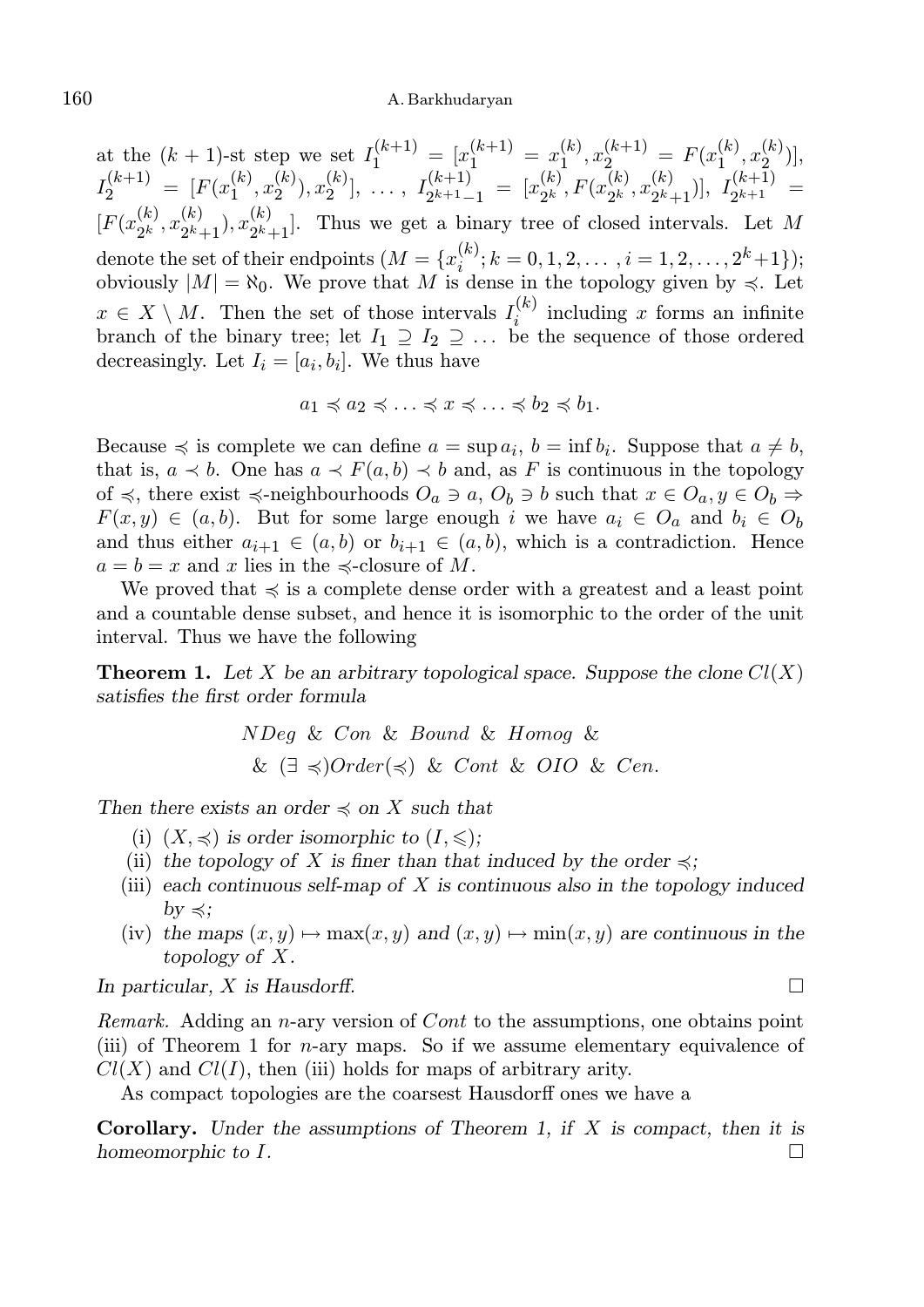# The monoid

Now we translate the conditions for  $Cl(X)$  into the language of monoids of continuous self-maps  $M(X)$ . The conditions  $NDeg$ , Con, Bound, Homog are translated with no difficulty since they include only unary and nullary variables and the nullary ones can be replaced by unary constant ones, which are characterized in the language of monoids by  $(\forall q, h)(f \circ q = f \circ h)$ . Thus the respective formulas  $NDeg_M$ ,  $Con_M$ ,  $Bound_M$ ,  $Homog_M$  in the language of monoids are equivalent to the original ones.

Next we define the order in the language of monoids. Note that there exists a continuous function  $o: I \to I \times I$  such that its image is the upper triangle  $\{(x, y) \in I \times I; x \leq y\}.$  Actually *o* is a pair of unary functions,  $o = (o_1, o_2),$ that define the order of the interval. So now for us the "order" will be a pair of self-maps  $o_1$ ,  $o_2$ . The symbol  $\preccurlyeq$  will be an abbreviation for the pair  $(o_1, o_2)$  and for the relation defined by the following way:

$$
x \preccurlyeq y \Longleftrightarrow (\exists t)(x = o_1(t) \& y = o_2(t)).
$$

The property of being a linear order is expressed by

$$
lo_M(\preccurlyeq) \equiv (\forall x, y, z)(x \preccurlyeq x \& (x \preccurlyeq y \& y \preccurlyeq x \rightarrow x = y) \& (x \preccurlyeq y \& y \preccurlyeq z \rightarrow x \preccurlyeq z) \& (x \preccurlyeq y \vee y \preccurlyeq x)).
$$

(Where x, y, z mean constant self-maps; more precisely it would look like  $(\forall x, y, z)$ )  $[(\forall u, v)(x \circ u = x \circ v \& y \circ u = y \circ v \& z \circ u = z \circ v) \rightarrow \dots].$  Let us agree that lower-case letters from the end of the latin alphabet will always be taken relativised to constant maps.) Now we can define the formula  $Order_M (\preccurlyeq)$  just as  $Order(\preccurlyeq)$ , using  $log_{M}$  instead of lo. Again it holds  $M(I) \models (\exists \preccurlyeq) Order_{M}(\preccurlyeq)$ . Of course there are many pairs  $(o_1, o_2)$  satisfying  $Order_M$  but the order defined by them is unique up to duality thanks to the Darboux property which is wanted by  $Order_M$ .

Of course,  $(\exists \preccurlyeq)Order_M(\preccurlyeq)$  is not quite equivalent to  $(\exists \preccurlyeq)Order(\preccurlyeq)$  (or at least it is not quite obvious) as it does not need continuity of maps min and max.

Using the latter fact, in (5) we proved that the boundary points guaranteed by the formula Bound are those of the order. But as pointed out already, we can require this directly by the formula

$$
E p_M \equiv Order_M(\preccurlyeq) \& B d_M(x, y) \rightarrow (\forall z)(x \preccurlyeq z \preccurlyeq y \ \vee \ y \preccurlyeq z \preccurlyeq x).
$$

(Actually we use it only for the fact that the boundary points of the order exist, which could be required directly as well.)

The formulas Cont and OIO are now easily translated replacing Order by  $Order_M$ . Denote the resulting formulas by  $Cont_M$  and  $OIO_M$ , respectively.

Now it suffices to translate the formula *Cen*, saying that one can choose a midpoint for each subinterval, continuously in the topology of X and  $\preccurlyeq$ . There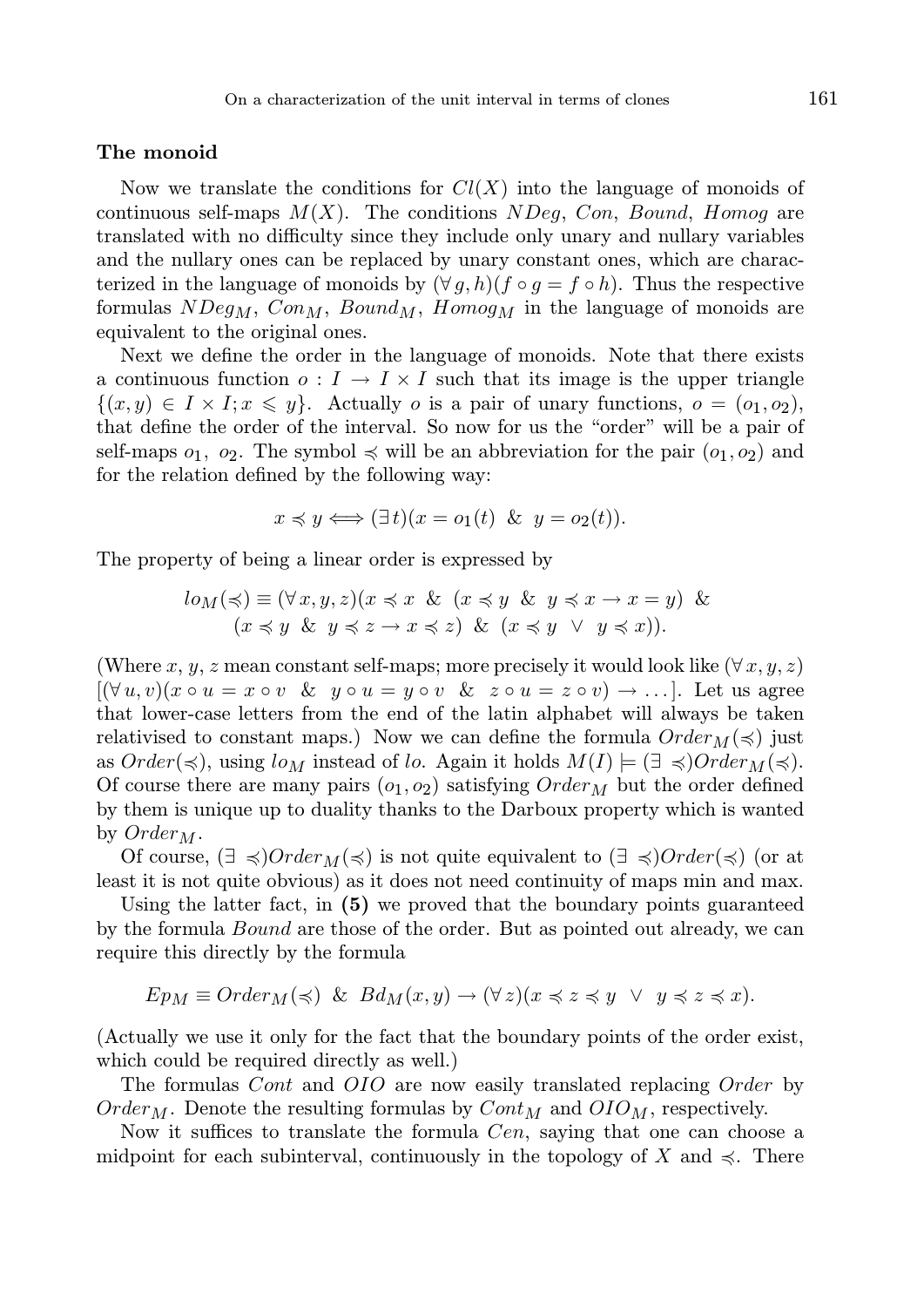exists a continuous map  $f = (f_1, f_2)$  of the unit interval I onto the square  $I \times I$ . The triple  $(f_1, f_2, \frac{f_1 + f_2}{2})$  $\left(\frac{1}{2}\right)^2$  now shows that in  $M(I)$  it holds

$$
Cen_M \equiv Order_M(\preccurlyeq) \rightarrow (\exists f_1, f_2, g)[(\forall x, y)(\exists t)(x = f_1(t) \& y = f_2(t)) \& \\
&\& (\forall t)(\forall u)(f_1(t) = f_1(u) \& f_2(t) = f_2(u) \rightarrow g(t) = g(u)) \& \\
&\& (\forall t)(f_1(t) \prec f_2(t) \rightarrow f_1(t) \prec g(t) \prec f_2(t)) \& \\
&\& (\forall x, y, t, a, b)\{\neg Bp(x) \& \neg Bp(y) \& f_1(t) = x \& f_2(t) = y \& \\
&\& a \prec g(t) \prec b \rightarrow (\exists c_1, d_1, c_2, d_2)(c_1 \prec x \prec d_1 \& c_2 \prec y \prec d_2 \& \\
& (\forall z)(c_1 \prec f_1(z) \prec d_1 \& c_2 \prec f_2(z) \prec d_2 \rightarrow a \prec g(z) \prec b)) \& \dots \}
$$

(the first row announces the existence of a self-map  $g: I \to I$  and a surjection  $(f_1, f_2): I \twoheadrightarrow I \times I$ , the second one says that the map  $F(-, -) = g \circ (f_1, f_2)^{-1}$ is correctly defined, the third one says that  $F(x, y)$  lies between x and y, and the rest expresses the continuity of F in the topology induced by  $\preccurlyeq$ ).

Of course this formula does not say that the map  $F(-, -) = g \circ (f_1, f_2)^{-1}$  is continuous also in the topology of  $X$ , but in the above considerations we used only continuity in the topology of  $\leq$ . So we have the following

**Theorem 2.** Let  $X$  be a topological space such that

$$
M(X) \models NDeg_M \& Con_M \& Bound_M \& Homog_M \&
$$
  

$$
\& (\exists \preccurlyeq) Order_M(\preccurlyeq) \& Ep_M \& Cont_M \& OIO_M \& Cen_M.
$$

Then there exists a linear order  $\preccurlyeq$  on X satisfying the points (i), (ii), (iii) of Theorem 1.

**Corollary.** If X is also compact then it is homeomorphic to  $I$ .

#### Some additions

Now we will strengthen our conditions radically, wanting an **isomorphism** of  $M(X)$  and  $M(I)$  and, moreover, we will assume the existence of a convergent sequence in  $X$ .

**Theorem.** Suppose that X contains a countable sequence  $\{x_i\}_{i\in\mathbb{N}}$  of pairwise distinct points converging to a point  $x \in X$ , and let there exist an isomorphism  $\Phi: M(X) \to M(I)$ . Then X and I are homeomorphic.

PROOF: Any topological space Y can be identified with the set of constant maps of  $M(Y)$ , which are well-defined within the monoidal structure of  $M(Y)$ , as we saw above. Hence the isomorphism  $\Phi: M(X) \to M(I)$  defines a bijection  $F: X \to I$ . On the other hand, the bijection  $F$  determines  $\Phi$  uniquely. Thus we can suppose that X and I are identical as sets and  $M(X) = M(I)$ . We want to prove that X and I are identical also topologically.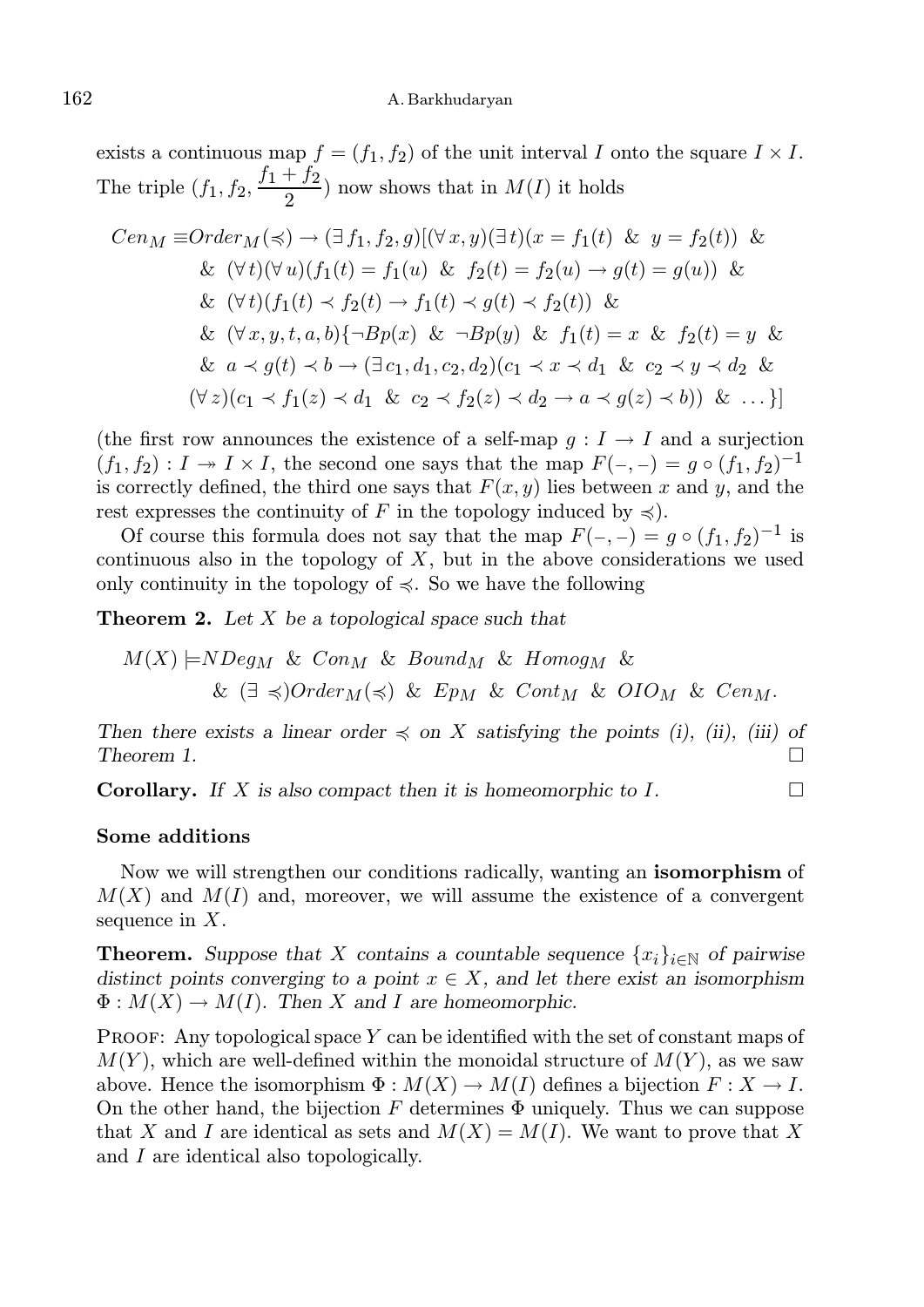Since isomorphism is stronger than elementary equivalence,  $M(X)$  satisfies, in particular,  $Ndeg_M$ ,  $Con_M$ ,  $Bound_M$  and  $Homog_M$ , and hence X is a  $T_1$ -space, as we proved in  $(4)$ . This implies that each subset closed in the topology of I is closed in the topology of  $X$ , as the preimage of a point under a continuous map.

Let K be an X-closed set and let y be in the I-closure of K. This means that there exists a sequence  $\{y_i\}_{i\in\mathbb{N}}$  of points of K converging to y in I. We know that  $x_i \stackrel{X}{\longrightarrow} x$  and, as *I* has a coarser topology than *X*, also  $x_i \stackrel{I}{\longrightarrow} x$ . Without loss of generality  $x \neq x_i$  for any  $i \in \mathbb{N}$ . So the map defined by  $x_i \mapsto y_i$ ,  $x \mapsto y$  is Icontinuous on an I-closed subset  ${x_i}_{i \in \mathbb{N}} \cup {x}$  and can be continuously extended to a function  $f: I \to I$ . But then f is continuous also in the topology of X and hence  $y_i = f(x_i) \stackrel{X}{\longrightarrow} f(x) = y$ . So y lies in the X-closure of K, which is K itself. Hence every X-closed set is *I*-closed, and the proof is complete.  $\Box$ 

Now we discuss some consequences of our theorems. Notice that the first order theory of the clone (the monoid) of the unit interval determines the cardinality of it. Let  $Th_{Cl}(I)$   $(Th_M(I))$  be that theory, i.e. the set of all first order clone- (monoid-) theoretic formulas that hold in  $Cl(I)$   $(M(I))$ . Using, say, the Lövenheim-Skolem theorem, one has models of those theories of any infinite cardinality. Let  $Cl_0(M_0)$  be a countable model of  $Th_{Cl}(I)$  (Th<sub>M</sub>(I)). If  $Cl_0(M_0)$ were isomorphic to the clone (monoid) of a topological space  $X$ , then  $X$  would satisfy the assumption of Theorem 1 (Theorem 2) and, consequently,  $X$  would have cardinality  $2^{\aleph_0}$ . The last fact means  $Cl_0(M_0)$  has  $2^{\aleph_0}$  constants, which is not the case. So  $Cl_0$  ( $M_0$ ) cannot be the clone (monoid) of a topological space. This answers a simplified version of the problem 9.3 of [10], which asks whether each clone with constants is equivalent to a clone of a topological space in the lattice of interpretability (two clones are equivalent in the lattice of interpretability if there exist homomorphisms from each of them into the other one; see  $[1], [7]$ .

Note that on the other hand, according to [8], the category of topological spaces is almost universal, which means, particularly, that for each monoid  $M$  there exists a topological space X such that the non-constant continuous self-maps of X form a monoid isomorphic to M. Of course it is very easy to find a monoid that is not a monoid of a topological space; it suffices to take a monoid with no constants, e.g. a non-trivial group. Note also that a monoid (clone) elementarily equivalent to  $M(I)$   $(Cl(I))$  is a monoid of self-maps (clone of finitary operations) of a set, containing all constant ones.

#### **REFERENCES**

- [1] García O.C., Taylor W., The lattice of interpretability types of varieties, Mem. Amer. Math. Soc. 50 (1984), no. 305.
- [2] Grätzer G., Universal algebra, 2-nd ed., Springer-Verlag, Berlin and New York, 1979.
- [3] Herrlich H., On the concept of reflection in general topology, Conf. on Contributions to Extension Theory of Topological Structures, Berlin, 1967.
- [4] Herrlich H., Topologische Reflexionen und Coreflexionen, Lecture Notes in Math., vol. 78, Springer-Verlag, Berlin; Heidelberg, New York, 1968.
- [5] Kuratowski K., Topologie I, II, Monogr. Mat., Warsaw, 1950.